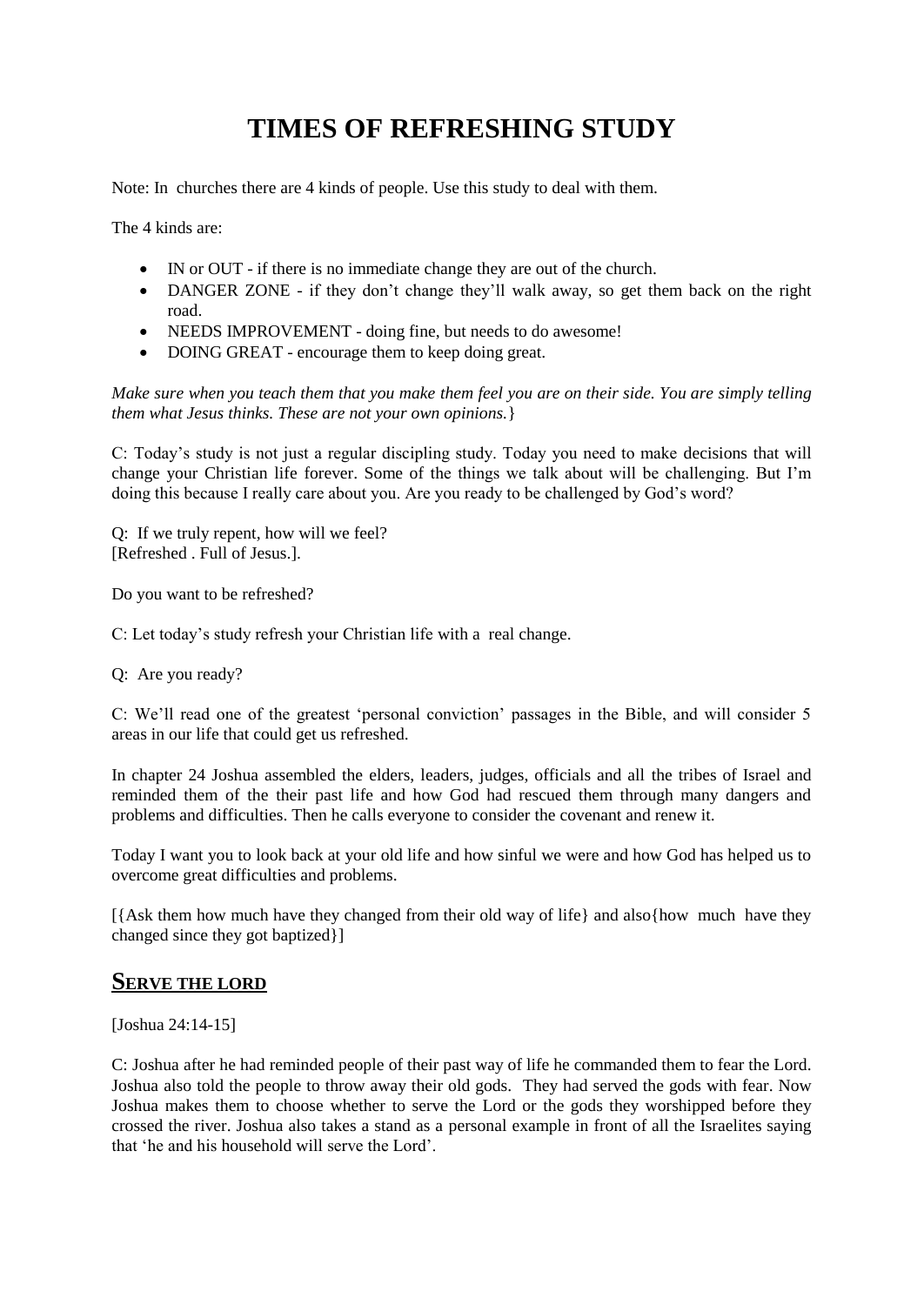Q: Do you want to make it a personal conviction to serve the Lord? How do you want to do it? C: We fear different people for different reasons. When it comes to fear the Lord we shrink back and so we fail to serve him with all our heart. Joshua asked the people to fear the Lord. We have served our families, our offices, our appetites etc. in the past. Now we as disciples we need to serve the Lord.

C: Life has meaning when we give our best to help other people to be saved. That brings joy in our live.

Q: What is the purpose of a Christian? [To make disciples.]

Has that been your purpose?

Q: How has your evangelism been going? Do you share your faith as you go, on your own? Who have you invited who has become a Christian this year? What would be a good goal for this year for the number of personal fruits your will bring?

{If they do not want to share their faith at all, they should leave the church.}

C: Let me give you some keys to evangelism:

\* Do 'lifestyle' evangelism as you go along, always invite people. Be sure to carry invitations everywhere. Don't just evangelize in the evenings, when you meet the brothers and sisters. Use them especially on Saturdays and before Bible Talks.

\* Have visitors over for tea, games, dinner.

\* Give yourself goals for daily or weekly conversations with non-Christians.

#### **ADORE THE LORD**

[Joshua 24:16-18]

C: The Israelites remembered all the great things God has done. They remembered God bringing them out of Egypt, how God brought them out of slavery, how they performed those great signs and wonders how the Lord drove out the nations even the Amorites.

Q: Do you understand how God has taken care of you since you were conceived in your mother's womb. Do you understand how God has put you in a good family, how you were born without defects, how you escaped much disease, escaped accidents. Today God has given us food clothes etc.

Are you thankful and grateful to God? God did those things so that one day you will thank God.

{Let them share. Take a minute to pray together about the great things God has done for you}

C: Let's look at what Jesus said about prayer in Matthew 6.

Matthew 6:5-16a

Q: What does v.8 say about God? [He knows what we need before we ask him.]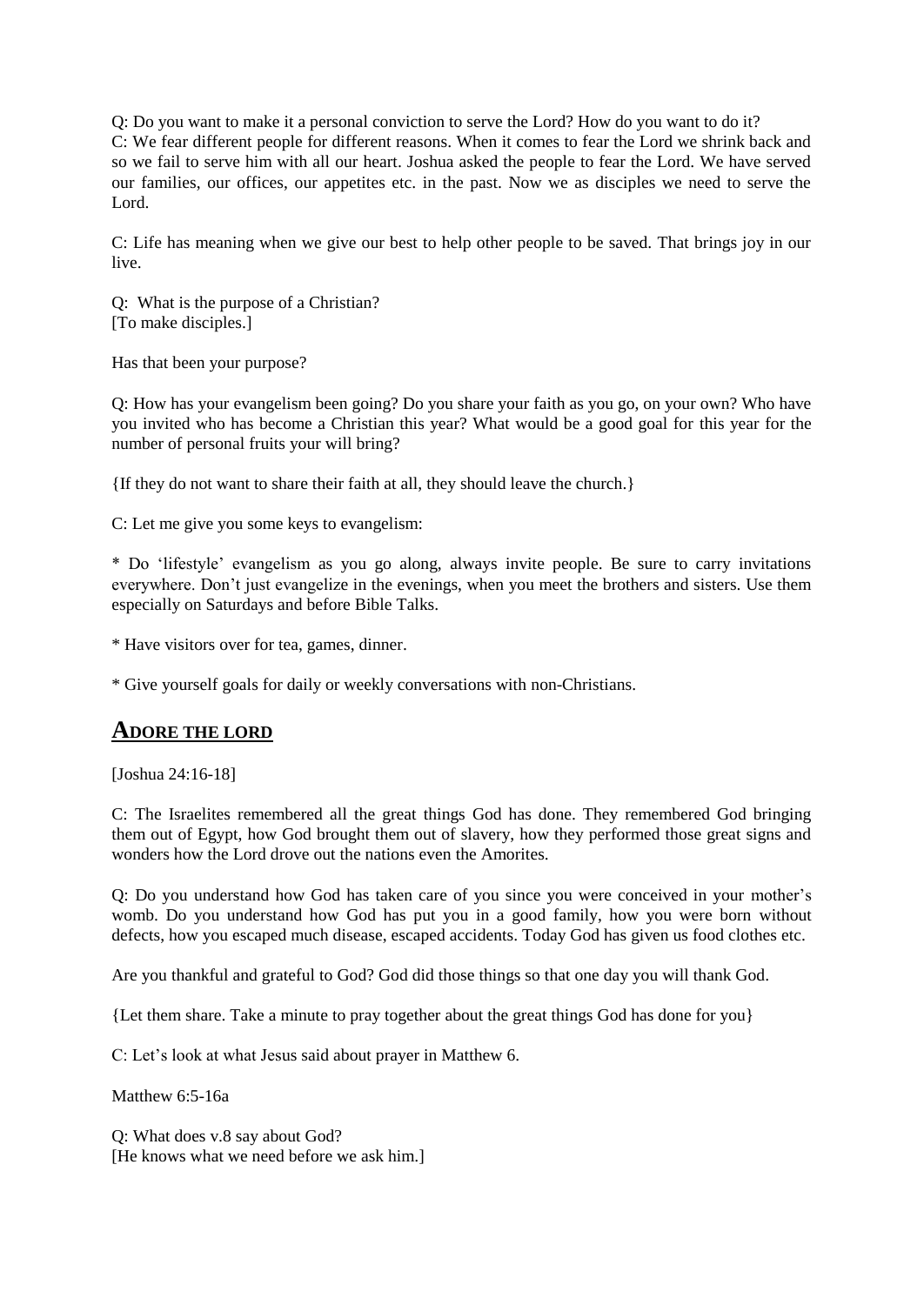Q: According to v'9 what should we call God? [Our Father in heaven.]

C: In v.11, it says that we should ask God for our daily bread. We should depend on him every day. We should talk to him as our Dad.

Q: How is you relationship with God? Is it like a son-father relationship? Or do you feel like he's is your boss or far away?

{ Let them share.}

How much do you pray every day? For how many minutes? What are you prayers like? Do you feel close to God?

C: You need to pray for a minimum of 20 minutes per day.

[We spend at least 20 minutes to eat a good meal, how much more the time with God]

{Give them a structure to help them.}

C: In verse 16a he mentions, "when you fast", Jesus expected that we would fast sometimes.

Q: Have you ever fasted? How often do you fast? {Let them share}

C: We all should fast and pray for all our disciples, for peace in our region and open doors for the gospel..

C: the great news is that if we come to God like a child, he is gracious and compassionate and will accept us.

C: Prayer and fasting are not the only part of our relationship with God. We must also listen to him, by reading the Bible.

Q: How has your Bible study been going? How much do you read a day?

C: You need to at least 20 minutes per day.

{ If you can read otherwise arrange for a Christian to read to you.}

#### **VALUE THE LORD**

[Joshua 24:19-21]

Q: How does Joshua describe God's quality? [Holy and jealous because he feels protective of his chosen people].

Q: What kind of people should we be to serve God? [Holy and righteous].

Q: What will he do when we forsake the Lord? [He'll bring disaster and make an end of us].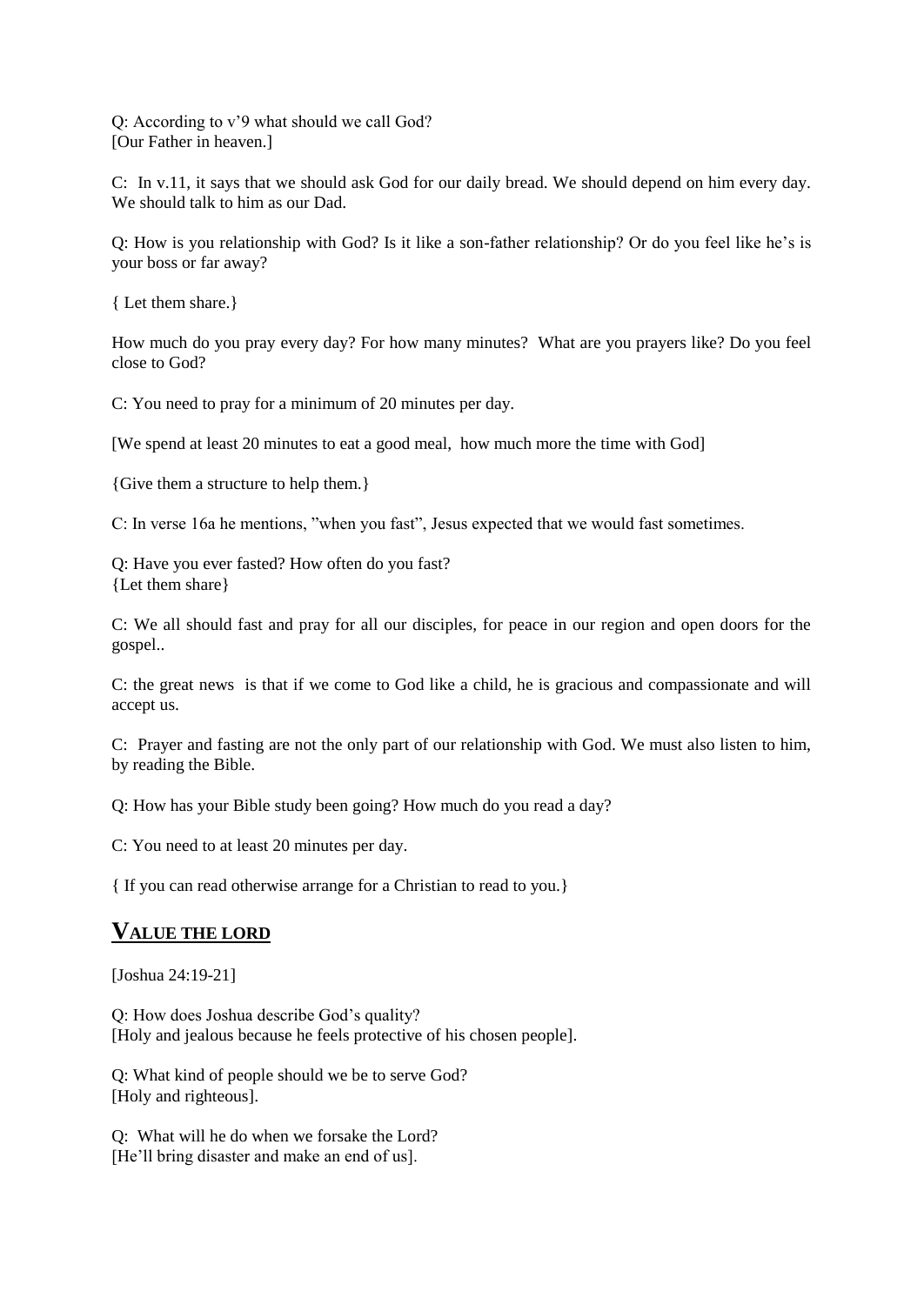1Timothy 4:7-12 Q: What is the value of living 'Godly lives'? [It has value for both the present life and the life to come]

C: Spiritual training is more important than physical training.

Q: According to vs 7 what are the things that we should avoid? [Godless myths {Idolatry, bindhi, etc.},old wives tales{believing in superstitions traditions }]

Q: What is the most valuable thing that we can put our trust in according to vs.9? [Living God].

C: Often in this world people look down upon us because we are young.

Q: How should we be able to overcome this? [We need to set an example for the believers in speech, in life, in love, in faith and in purity.]

Q: Is there any sin you have not confessed that you want to confess? {Give time for them to confess}.

Do you spend a lot of time with worldly friends. What about your old sins? Have you fallen back into them? How is it really going with

- SEXUAL PURITY
- LYING AT WORK
- SMOKING
- DRINKING
- TOBACCO
- PAN
- ANGER
- MASTURBATION
- LUST
- LAZINESS
- NOT HELPING AT HOME.

Take this opportunity to warn them sternly if they've been repeatedly falling into a particular sin.

## **EXALT THE LORD**

[Joshua 24:22-24]

Q: How have you chosen to serve God? [vs.23 By yielding our hearts to God].

C: When we chose to serve the Lord we are witnesses against ourselves. Not only are we witness against ourselves we are also called to be a witness to others.

Q: How can we be witness for others? [By being an example to others].

1Timothy 5:15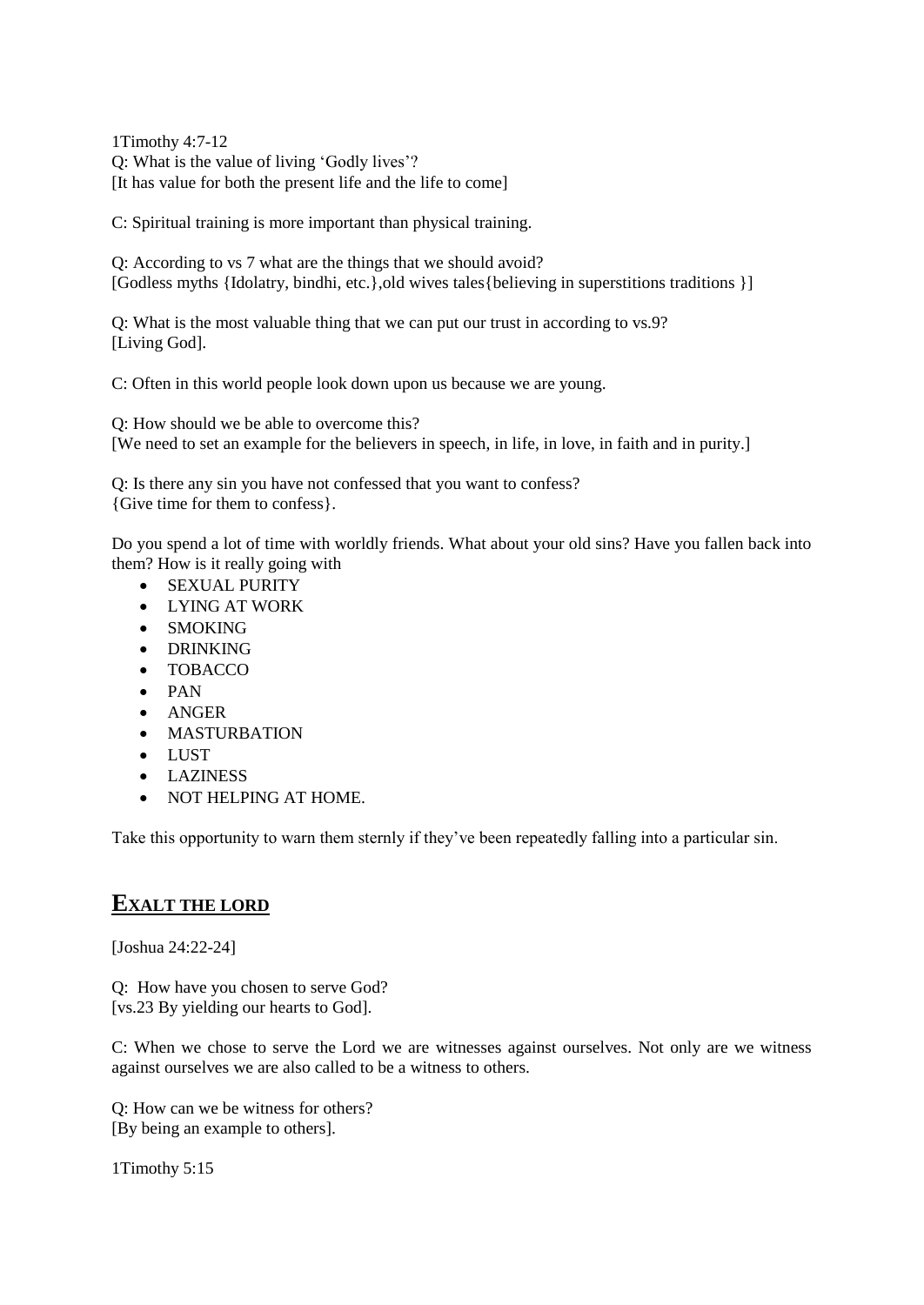C: Paul commands Timothy to serve other people and also to let them see his progress.

Q: Have you made progress in your Christian life? How? [Let them share].

Q: Has anyone come up to you and have said- "You have changed a lot"?

C: Our progress can be seen by other people.

Q: How can other people see our progress?

[ When they see us singing louder in the church, answering in the Bible talks, bringing visitors, being loving and kind, eager to help and encourage other disciples, having a smiling face, coming on time, helping at the meetings].

C: I want to see progress in your life starting from now. How do you feel about it?

Malachi 3:8-10

Every month we need to give at least 10% of our income (even if you are a student) as contribution.

Q: How have you been doing in this area? What did you give in November? What about his month. [Get them to write it down.]

For special contribution, we need to sacrifice. How did it go this year?

[If they are giving zero for special contribution and they've been around for more than 6 months, challenge them very hard. Everyone can give something]

We need to be generous with each other. Have you had people over to your house very often?

C: It is great to practice hospitality.

#### **DESIRE THE LORD**

[Joshua 24:25-27]

Joshua set up a large stone to be witness against the Israelites. Joshua said that the stone has heard all what has been spoken.

C: When we got baptized not only there were people to listen to what has been said but the lifeless objects around us have also heard it. They will be witness against us.

C: What commitment did you make when you got baptized? Do you respect it? Have you been holding on to it? Can you say you have done God's will when it came to decide for your future so far? What will you do in the future?

Q: You may be coming to all the meetings, but who is really in charge of your life? When you make decision about your future do you do it with God in mind? Do you get bad attitudes when people mistreat you? Do you miss meetings?

C: Some common excuse

URGENT OFFICE WORK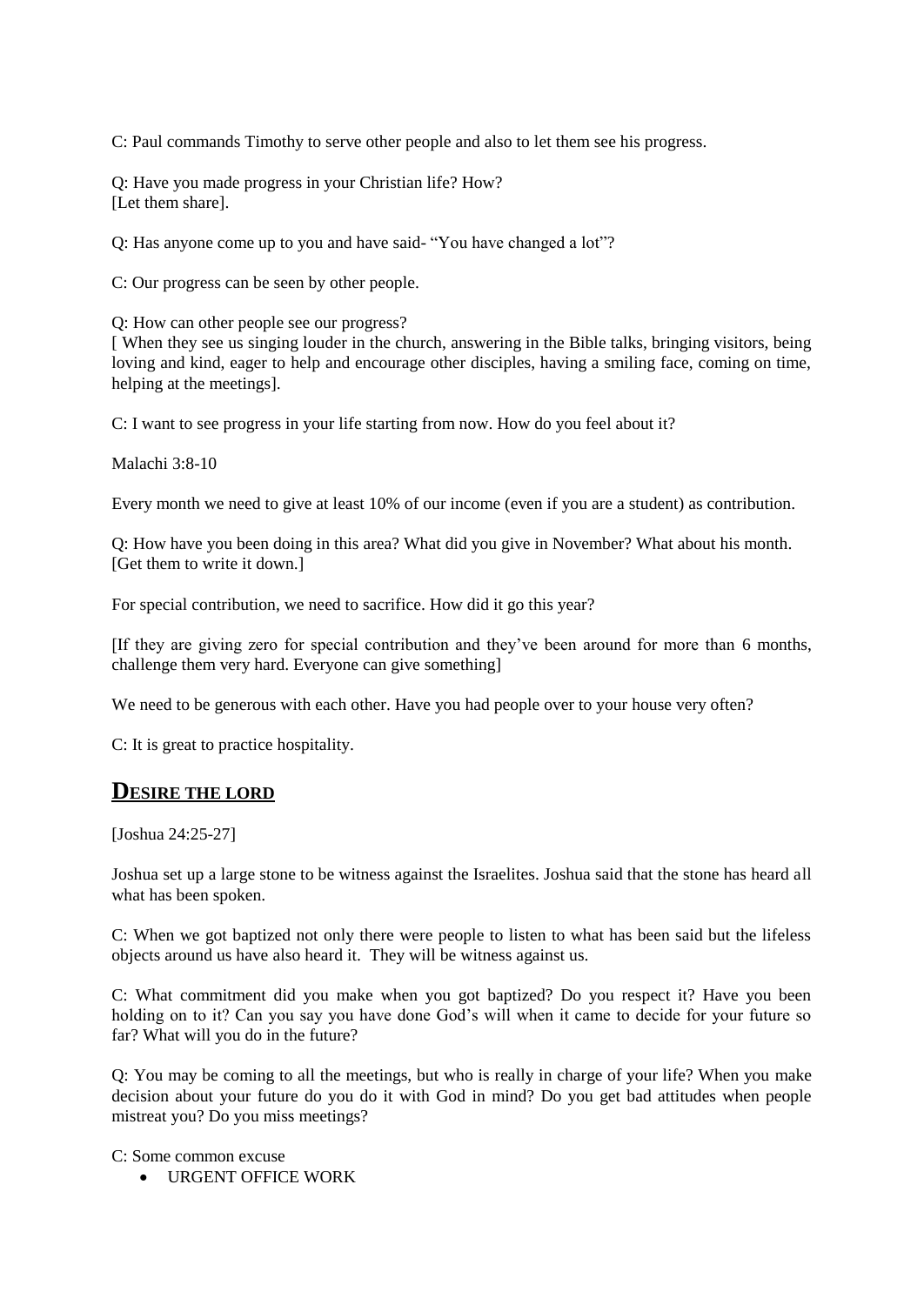- FAMILY FIGHTS AND PERSECUTION
- RELATIVES FROM OUT OF TOWN
- SMALL SICKNESSES
- URGENT HOUSE WORK
- WEDDINGS
- **OTHER FUNCTIONS**
- CRICKET

If you are not regular in the meetings you can't be considered a true Christian.

C: Let me give you a few areas to focus on in your commitment.

- Having great friendship in the church. Who are your best friends in the church? Who are you really close to [If it is less than 3 they need immediate radical change, If it is less than 6 they still need to improve]
- Come on time to all the meetings. Come to fun times sports picnic optional times as much as you can don't just come 3 times a week
- Come for organized evangelism during the week [ If they have a tough schedule they don't have to come daily. But everyone should come sometimes to meet the disciples outside of the meetings
- Make sure you have weekly times with your disciple
- Do not go out town for long periods more than 15 days or without taking advice. Everyone who goes away for more than 15 days struggles.

#### **Conclusion :**

2 Timothy 2:20-26

Today we've seen what we should be doing as Christians. In this passage Paul talks about how we have characters which are not only made of gold and silver, but also of wood and clay. Some are noble and others are ignoble. If a man cleanses himself from the latter he will be an instrument for noble purposes, made holy, useful to his Master and prepared to do any good work.

What about you? Have you been growing day by day by reading the word of God? Who is in control of your life? Has God been in control of your money? Are you close to him? Are you seeking his righteousness? Do you tell others about him? Or is something else first in your life?

[Discuss. Talk about whether or not they have been changing their character and putting God No. 1.]

Q: Do you want to change?

C: Their great news is that God is our Father in heaven. He loves you and me. He wants us to change. If you make a radical decision today I know you'll stay faithful until death.

Let's **S**ERVE THE LORD by sharing our faith with many people and bringing them to the Church.

Let's **A**DORE THE LORD and have a great relationship with God.